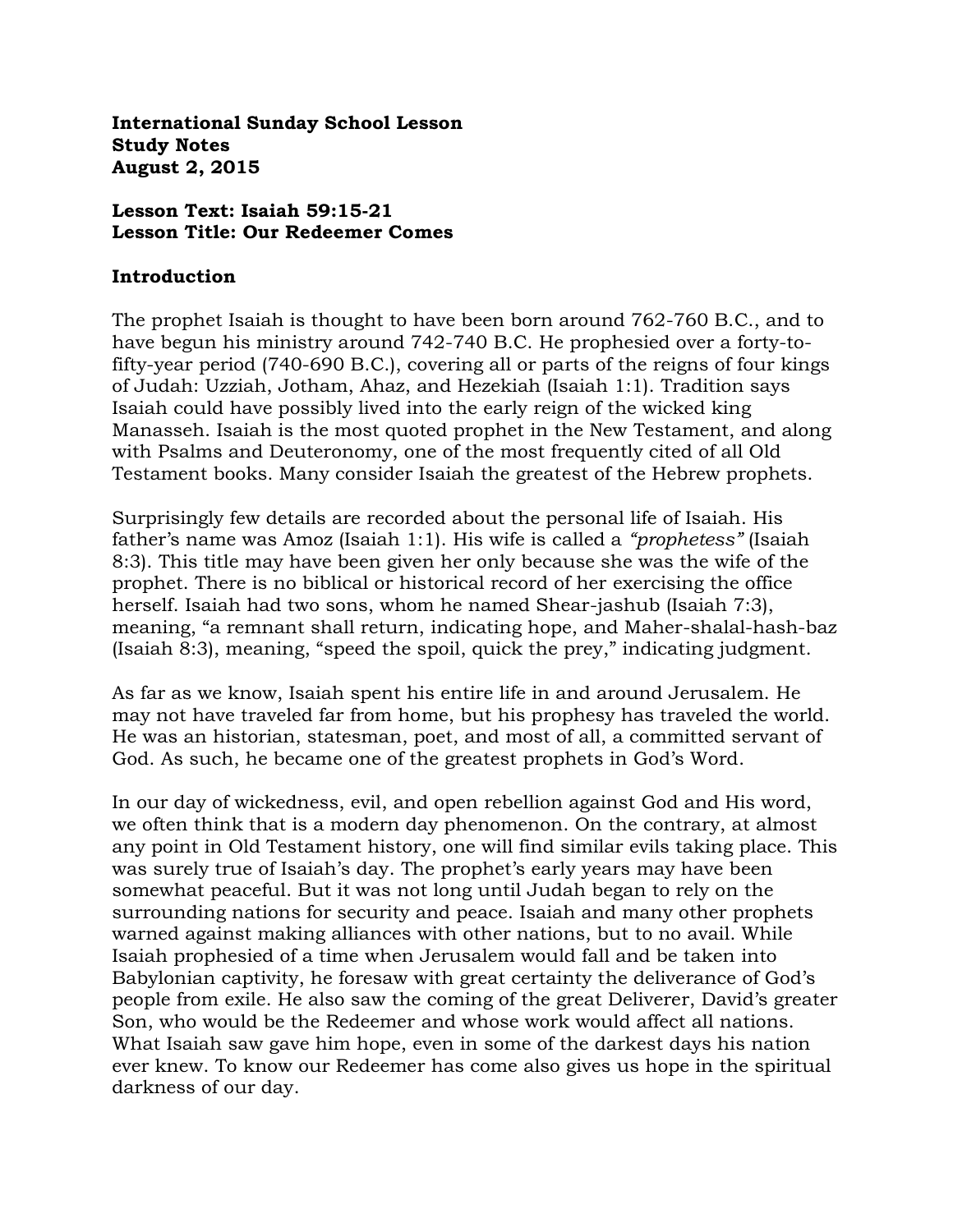#### **Our Redeemer Comes because Sin Separates from God (Isaiah 59:15-16a)**

Isaiah 59 was written to teach Israel that sin causes separation from God. In Isaiah 59:1-8, Isaiah speaks on God's behalf, denouncing the sins of the people. Many words are used in this chapter to describe the sins of the nation: *iniquities, sins, defiled with blood, lies, perverseness, vanity, mischief, cockatrice eggs, spider's web, viper, works, violence, evil, wasting, destruction, crooked paths, obscurity, darkness, transgressions, departing, oppression, revolt, lying, and conceiving and uttering falsehood from the heart* (Isaiah 59:1-13). It is a very discouraging description of not only the sins of Israel but of us.

It is important to notice the change in pronouns in verses 9-15. In the first eight verses, Isaiah says *they* and *their*. In verse 9-15 he says, *us, we*, and *our*. He so identified himself with Israel that he confesses Israel's sin. He makes confession on behalf of the people, such as would be expected if they were honest with the Lord. He confesses the injustice, and absence of truth and righteousness in the land.

#### Verse 15

"Yea, truth faileth; and he that departeth from evil maketh himself a prey: and the LORD saw it, and it displeased him that there was no judgment."

Isaiah continues describing how sin has separated the people of Israel from God. "Yea, truth faileth…" means "truth" is nowhere to be found. Isaiah sees stability, certainty, and loyalty to God as a missing person. "He that departeth from evil maketh himself a prey" refers to those who do not participate in the existing "evil" becomes "prey" to the enemy. If you attempt to live righteously in a wicked culture you become subject to persecution.

"The LORD saw" the condition of things in Israel and He sees our spiritual condition individually and nationally. God is not blind to the sin and injustice in our lives. What God "saw displeased him." The word "displeased" means "annoyed, angered." God was "displeased" that there was "no judgment" or justice in place. "Judgment" refers to governing the world based on God's character and holiness. Now what little moral restraint there is left is based on human opinion instead of the holiness of God. It is wrong to lie because God is truth. It is wrong to murder because God is life. God looked and found none of that "judgment" in the world and it angered Him.

## Verse 16a

"And he saw that there was no man, and wondered that there was no intercessor…"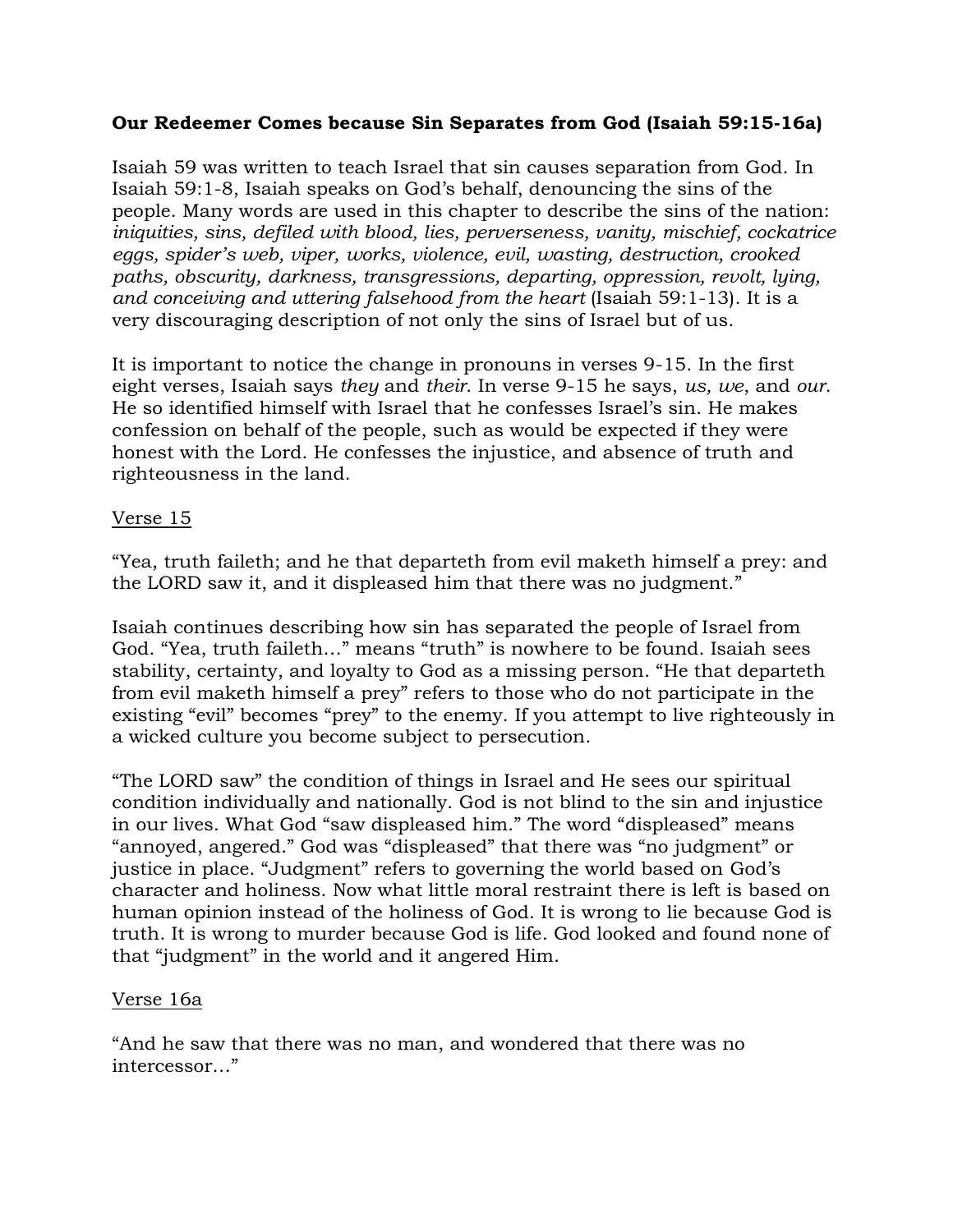The Lord also "saw that there was no man, and wondered that there was no intercessor." God looked for someone, anyone, to stand up and punish the wicked and restore righteousness, but there was none. None resisted the unrighteous and wicked; much less delivered Israel from her enemies. The word "wondered" conveys the meaning of "being astonished." It is not that the Lord did not know there would be no one to intercede, but rather the shock of how far the people had fallen away from the Lord. Think about it, "there was no man." There was no one who would intercede for the people and the land. God is dismayed there is "no intercessor" to make things right.

## **Our Redeemer Comes because Salvation is from God (Isaiah 59:16b-21)**

## Verse 16b

"…Therefore his arm brought salvation unto him; and his righteousness, it sustained him."

God waited patiently for a disobedient people to turn to Him. He waited patiently for someone to lead them back to Him. None came back. None arose. "Therefore," He would bring deliverance and salvation to Israel. He would be the Redeemer.

"His arm brought salvation unto him; and his righteousness, it sustained him." "His" and "him" are references to Messiah. The "arm" of the Lord is a figure which describes the power and wisdom of God manifested in His redemptive acts in history (Exodus 6:6; 15:16; Deuteronomy 5:15; Psalm 98:1; Isaiah 53:1). Like a warrior God went forth to fight for His people. He Himself, took on the work of salvation.

"His righteousness, it sustained him" are beautiful words. Since there was no "righteousness" or justice to be found anywhere in the nation, God would make use of His own "righteousness" for the redemption of sinful man. "Sustained" means "to prop, to lean upon." Commenting on this phrase, Matthew Henry writes, "Because they have no strength of their own, nor any active men that will set to it in good earnest to redress the grievances either of their iniquities or of their calamities, therefore his own arm shall bring salvation to him, to his people, or to him whom he would raise up to be the deliverer, Christ, the power of God and arm of the Lord, that man of his right hand whom he made strong for himself. Since magistrates and societies for reformation fail of doing their part, one will not do justice nor the other call for it, God will let them know that he can do it without them when his time shall come thus to prepare his people for mercy, and then the work of deliverance shall be wrought by the immediate operations of the divine Providence on men's affections and affairs." *(Matthew Henry's Commentary on the Whole Bible.)*

Verse 17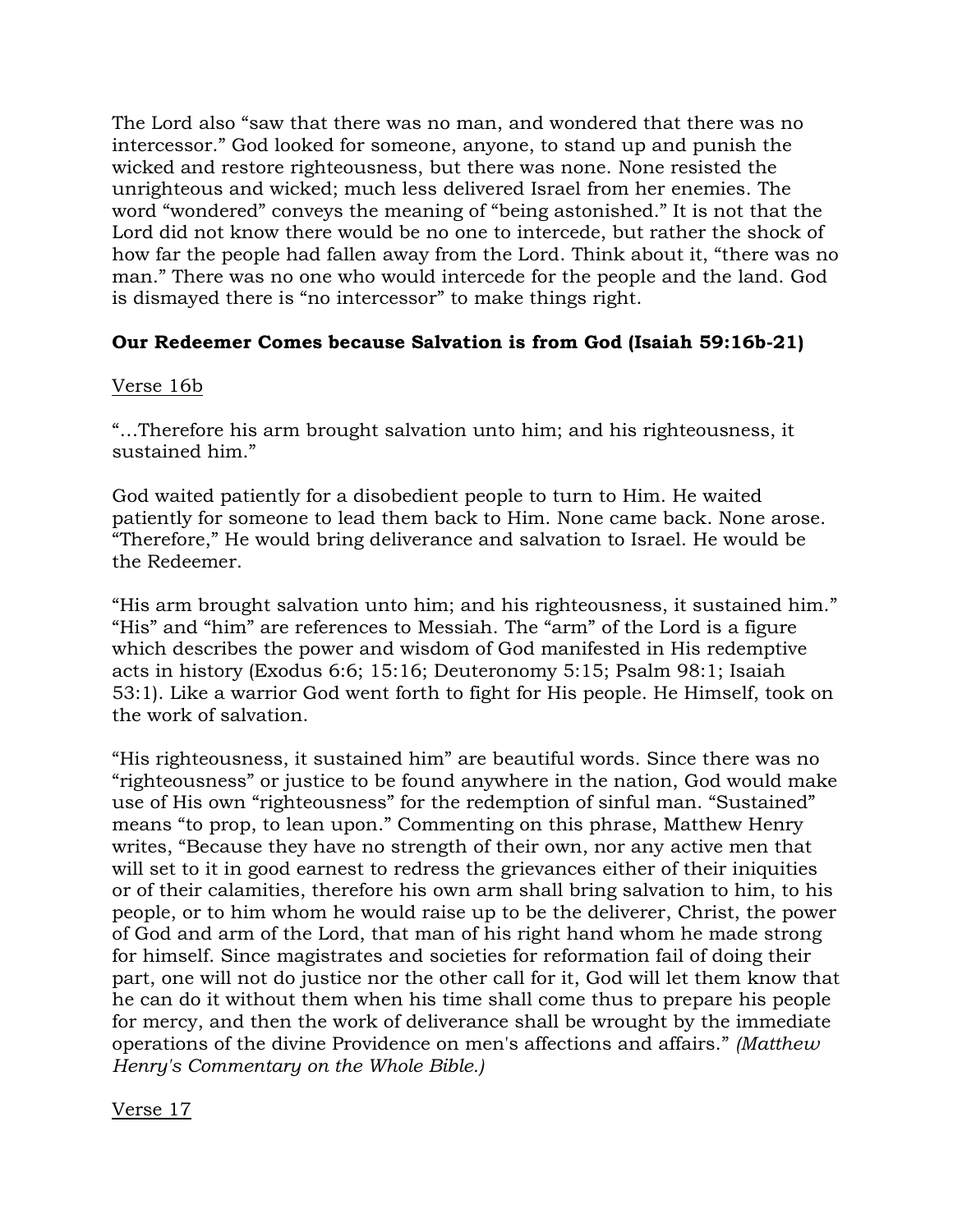"For he put on righteousness as a breastplate, and an helmet of salvation upon his head; and he put on the garments of vengeance for clothing, and was clad with zeal as a cloke."

Figuratively speaking, the Lord presents Himself here as a mighty man of war, dressed as a warrior to do battle with the enemies of "righteousness." The Apostle Paul drew on this terminology in describing the believer's spiritual warfare with Satan (Ephesians 6:14; 1 Thessalonians 5:8). First, "he put on righteousness as a breastplate." God's "righteousness" protected the vital areas of the heart and lungs. Justice and righteousness are the center of life, the very breath and blood of living. Second, "and an helmet of salvation upon his head" speaks of protection for the brain, that vital organ for thought, decision, and direction in life. By wearing this piece of armor, God reveals to us that He is invincible and what He is doing in our redemption cannot be disappointed or defeated. Third, "and he put on the garments of vengeance for clothing, and was clad with zeal as a cloke." The "garments of vengeance" signify that He is ready to destroy his people's enemies, the Chaldeans, and other enemies of the Jews. "Clad with zeal as a cloke" means the Lord was passionate in what He was doing.

Taken together, the breastplate, helmet, and garments of vengeance express the cause and purpose of God's redemptive action on the part of Israel. Like a mighty warrior, God clothed Himself in His own righteousness and justice and went to battle to secure salvation. Just before He left for battle, He wrapped a "cloke" or coat of love around Himself and marched to war! Hallelujah!

#### Verse 18

"According to their deeds, accordingly he will repay, fury to his adversaries, recompence to his enemies; to the islands he will repay recompence."

The "adversaries" and "enemies" of God are not only the wicked of Israel, but also those who live on "the islands." The "islands" are referring to places beyond the horizon, only accessible by sea. The point here is that all people in all places are subject to God's judgment and justice. The Apostle Paul said, *"For there is no respect of persons with God"* (Romans 2:11).

God's repayment for sin will be "according to their deeds." God "will repay recompense" means people will get what they deserve. The punishment will fit the crime (Psalm 28:4). God's "fury" and judgment is not a result of God reaching a breaking point or responding out of an emotion He cannot control. God's judgment is perfect justice.

#### Verse 19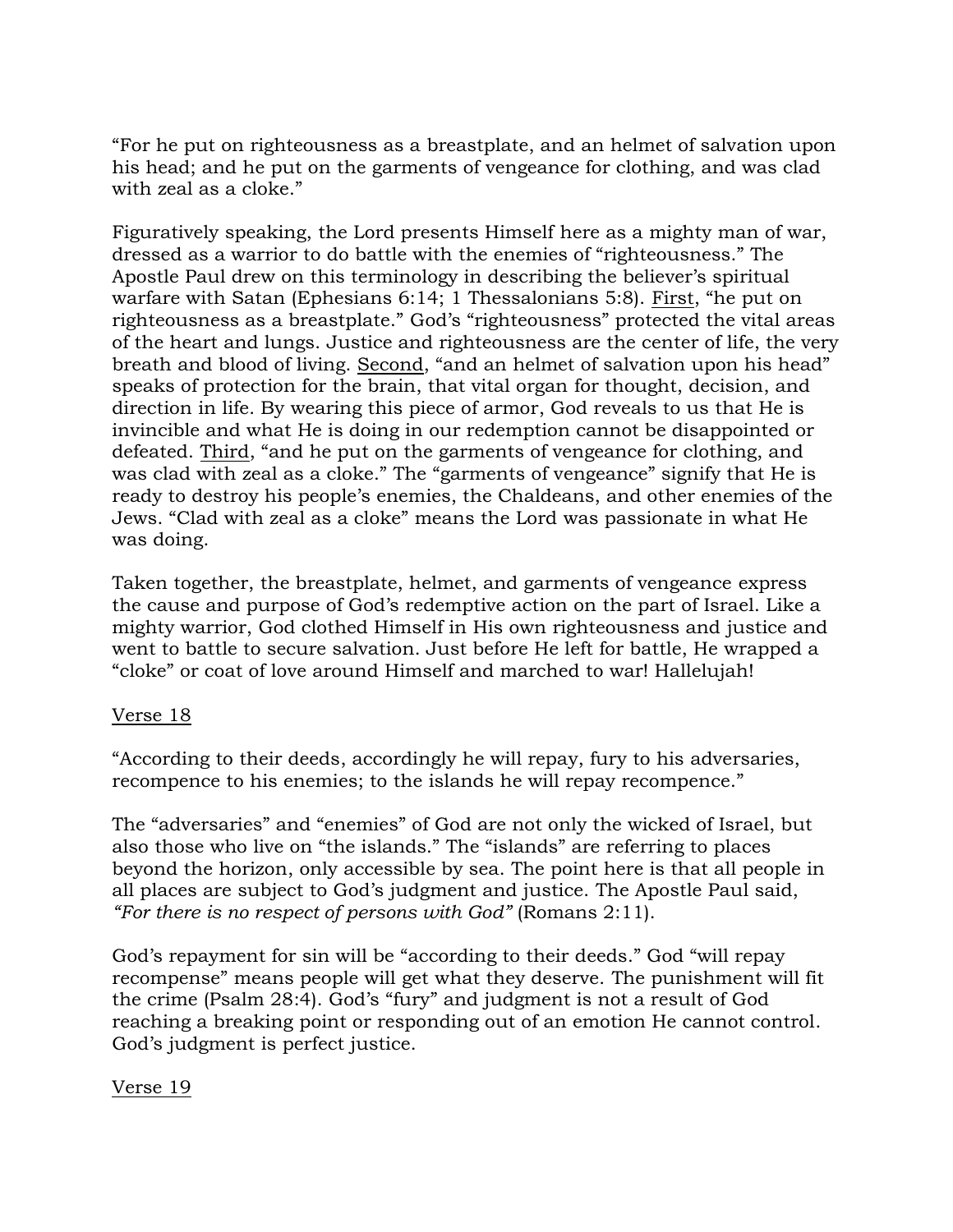"So shall they fear the name of the LORD from the west, and his glory from the rising of the sun. When the enemy shall come in like a flood, the Spirit of the LORD shall lift up a standard against him."

The end result of God's judgment is "they shall fear the name of the LORD…" To "fear the name of the LORD," is not to live in sheer terror but a reverential awe and humility before the holiness and righteousness of God. People and nations "from the west" and "from the rising of the sun," or to the east, will fear and respect "the name of the LORD" which is God's "glory." This speaks of conversion of men as a result of God's judgment. Men and nations that once did not "fear the name of LORD" will now bow in reverential awe.

When God's enemies come against Him "like a flood," God responds. "Like a flood" refers to a stream that is overflowing its banks, powerful, threatening. When that happens, "the Spirit of the LORD shall lift up a standard against him." The metaphor of "lifting up a standard" in regard to military resistance is common in Isaiah (Isaiah 5:26; 13:2; 18:3; 31:9). The "Spirit of the LORD," or, the wind of God's presence will carry the banner or ensign of victory against His enemies.

As God's rule is established, He protects His people from every imaginable threat. The emphasis is on the full accomplishment of God's will in the world. The holy one of Israel will reign as king over all that He has created. The people of God in Isaiah's day need not fear any nation or any ruler. The enemies of the Lord will never triumph over Him. Even if they seem like an unstoppable flood!

## Verse 20

"And the Redeemer shall come to Zion, and unto them that turn from transgression in Jacob, saith the LORD."

In verse 20 and verse 21, the Lord is speaking in the first-person through the prophet Isaiah. When judgment comes to the nations of the world, the Lord will send "the Redeemer to Zion." "Zion" speaks of Israel. The coming of "the Redeemer" is for "Zion" (Israel) and for "them that turn from transgression in Jacob." All who "turn" from sin will be the beneficiaries of "the Redeemer." The Messiah, the Suffering Servant, will redeem Israel and all Israelites who "turn" from sin.

The word "Redeemer" is the Hebrew word *goel.* The *goel,* sometimes translated "kinsman-redeemer," is translated here simply as "Redeemer." The "Redeemer" or *goel* had a clearly defined role in Israel's family life. The kinsman-redeemer was responsible to buy a fellow Jew out of slavery (Leviticus 25:48). He was to make sure the murderer of a family member answered to and paid for the crime (Numbers 35:19). He was responsible to buy back family land that had been forfeited (Leviticus 25:25; Ruth 1-4). He was also responsible to carry on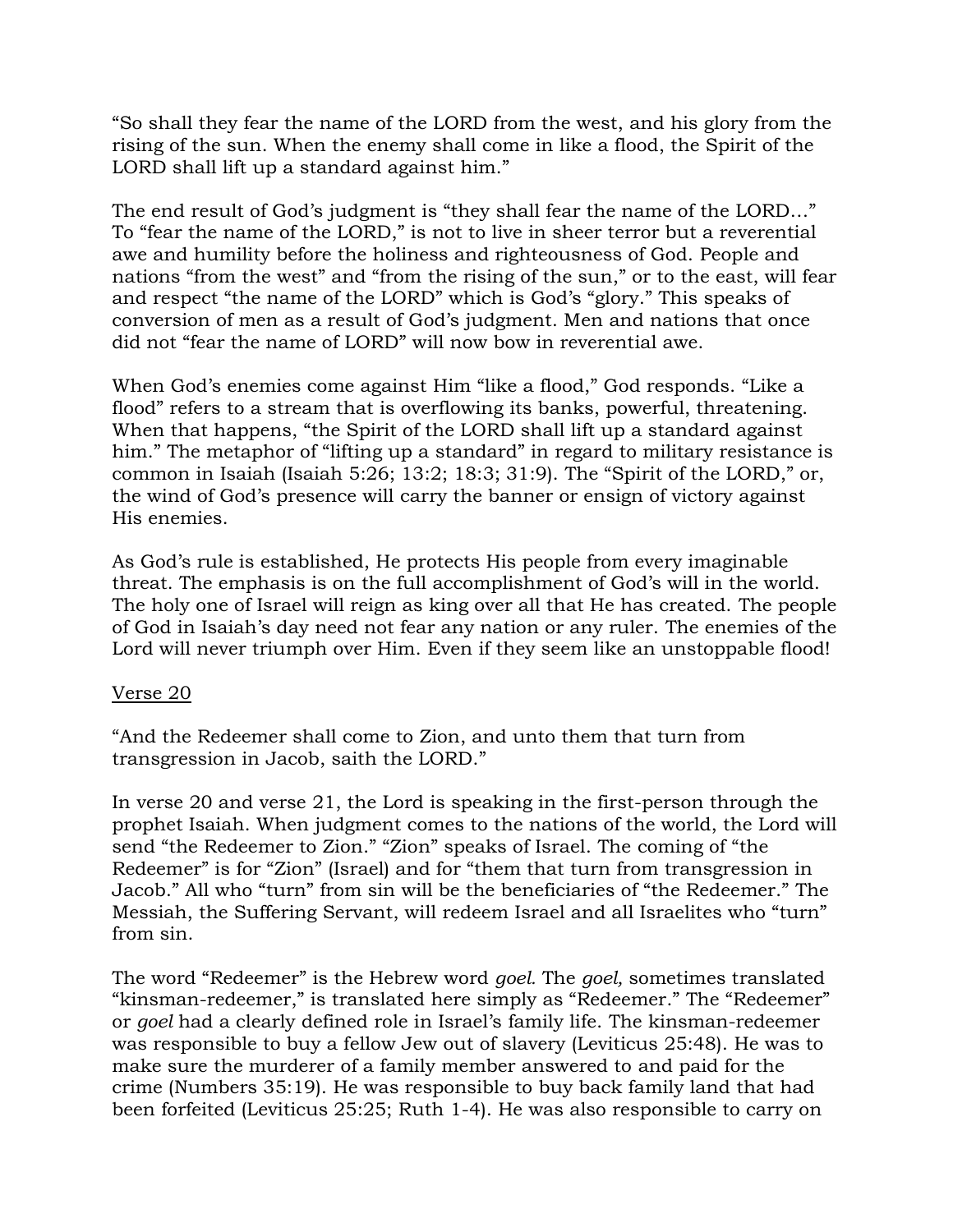the family name by marrying a childless widow (Deuteronomy 25:5-10; Ruth 1- 4). In these, we see that the *goel*, the kinsman-redeemer, was responsible to safeguard the persons, the property, and the posterity of the family.

The word "Redeemer" is capitalized because Israel's "Redeemer" is a person. "Redeemer" is also capitalized because Israel's "Redeemer" is our "Redeemer," the Lord Jesus Christ. Jesus Christ is our near kinsman because He took humanity upon His divinity and identified with us (Philippians 2:7). He is the One who delivered us from the slavery of sin. He is the One who avenges all wrongs done to us. He is the One who guards our inheritance and keeps us eternally secure.

## Verse 21

"As for me, this is my covenant with them, saith the LORD; My spirit that is upon thee, and my words which I have put in thy mouth, shall not depart out of thy mouth, nor out of the mouth of thy seed, nor out of the mouth of thy seed's seed, saith the LORD, from henceforth and for ever."

"As for me…" God is still speaking to the nation through Isaiah. God's "covenant with them," that is, Israel, is the promise of an *abiding Spirit* and an *enduring word*. God's "covenant" has nothing to do with the obedience or disobedience of Israel. It is a covenant of grace. Israel is destined to be the custodians of His *Spirit* and His *word* forever! Because God's "covenant" with Israel is "from henceforth and for ever," God's *Spirit* and His *words* are to remain objects of their attention forever.

How was the *Spirit* and the *word* to abide with Israel forever? This question is answered for us some eight centuries after Isaiah wrote them. Jesus Christ, the Redeemer, is the *Spirit* and He is the *Word*. He is the means by which God saves sinners, Jews and Gentiles, and will one day in the future restore blessings to His chosen people. Christ alone is the means by which God brings His perfect justice and salvation into the world.

# **Conclusion**

Living in a world filled with evil and injustice makes it easy to become discouraged and angry. Listening to politicians and social experts can easily result in hopelessness. So what lies beyond the next national election? What evil and injustice looms on the horizon? What is the next biblical truth to be struck down by the courts and popular opinion?

No one has the answer to these questions. However, Isaiah reminded the people of his day that a just God would deal with it all someday. He also reminded them in spite of sin, God had a remedy. That remedy was the